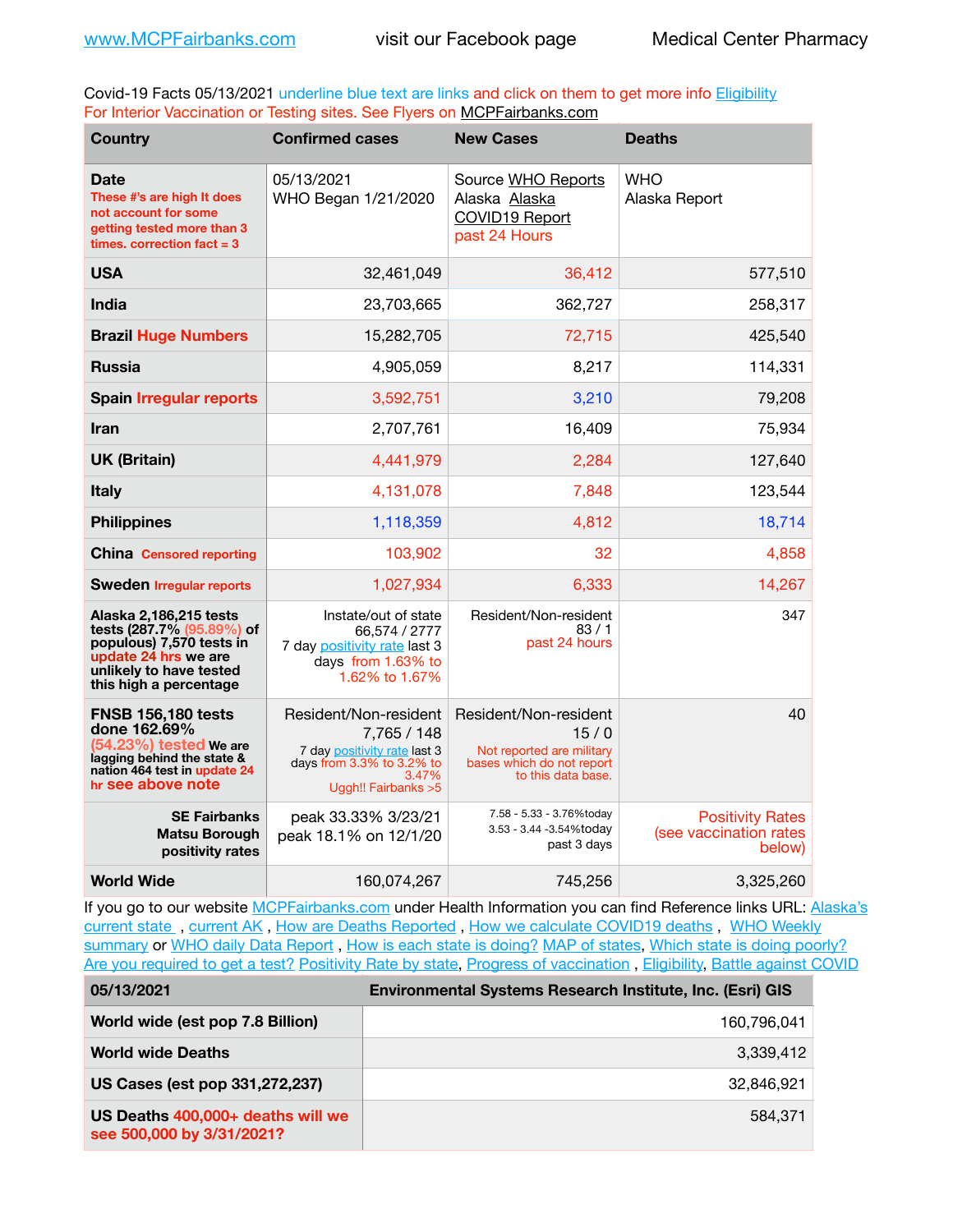Impact of COVID-19 on the US Healthcare system

Estimated US Population 331.3 million 198.47% (66.16%) have been tested (656.9 million) Estimated 5% of US population will test positive for Covid-19 16.56 million (currently 32.8 Million (9.92%) of population tested positive vs Alaska (8.76%) we have currently tested an est. 656.9 million based on 32.8 mill that have tested positive discount some of these numbers by 67% to account for multiple testing of same person.

If 8% will require hospitalization of the 16.56 million positive cases, we would need 1.325 million beds. Estimated by the American Hospital Association there are 800,000 staffed beds available.

The US has 2.8 hospital beds per 1000 our needs could be 56, China had 4.3, Italy 3.2, South Korea 12.3

The USNS Mercy and Comfort added **8.2000** staffed beds, not ICU Of these estimated to be admitted to ICU 860,000. to ICU beds The US has 16,000 ICU beds we have 68,000-85,000 beds

 The Needs US could need 299,000beds with ventilators <16,000 ventilators

**Summation:** Estimated needs could be 1.325 million hospitalized beds for just COVID-19 patients alone. If positives represents 5% of test run, then approximately 656.9 million have been tested, we have no idea how many tests have been run or how many multiple tests conducted on the same person, resulting in 32.8 million positive tests run with 584,371 with 725 deaths in the past 24 hours, ave 2320/day. In AK, with 66,574 positive cases 8.76% of Alaska, 1,532 hospitalizations, and 347 deaths. Hospitalization rate is 2.30% of those that test positive, Death Rate 0.521% overall or 22.65% of those hospitalized. Those >60 y/o represent 15% of positive cases, yet represent 80% of deaths. 583,177 vaccines given equal approximately 271,991 (35.79%) completed series and 311,186 (40.95%) vaccinated once of population.

Normal ICU stay 5-7 days, estimated ICU stay for COVID-19 2-3 weeks and they could tie up a ventilator for that length of time also, helping only 1/3 as many patients.

This is why we need to flatten the curve by social spacing and only essential travel.

Expected Death (these are just estimates based on other countries) if 5% of the US Population (16.56 million) test positive we are now at 29.137 million positive (8.8%) and if

1% die = 165,600 people

2% die = 311,200 people

3% die = 496,800 people

6% die = 993,600 people obviously we have passed the 1.325 million positive cases we are 29.137 million so if 5% of the US population (16.56 million) test positive and 6% of those die = 993,600 deaths if no vaccine, or if 3.09% (511,704) will die, but we are 104.8% of the way there in 52 weeks (1 year).

World wide death rate of positive tests actually 2.08%. The US is at 584,371 1.78% of those actually tested positive, that is 70% lower death rate than when we started in 3/2020 , started at 6%. But we are slipping Death % have gone from 1.67 to 1.82%. There are 7.8 Billion people in the world 331 million live in the US (4.2% of the world's population) 9.92% have tested positive. The US deaths represents 17.50% of the world's death numbers and 20.43% of worldwide confirmed cases.

In comparison to the flu in the US.

CDC Estimates. From 2010 to 2016, the flu-related death rate was between 12,000 and 56,000, with the highest season being 2012 to 2013 and the lowest being 2011 to 2012. Most deaths are caused by complications of the flu, including pneumonia or a secondary bacterial infection of the heart or brain. or 2,000 to 9,333 per year. In 2020 in the US has 19 million cases 180,000 hospitalized and 10,000 (0.052%) have died, typically it is 2% will die, compared to 1.78% with COVID19. 198.47% (US), 287.66% (Alaska), & 162.69% (Fbks) are still too few to protect us from future outbreaks. Experts feel that we need either need people to get infected with the virus and develop antibodies or get vaccinated to create immune antibodies to protect us, that we need >60% of the population to have positive antibody tests and preferably 70-90%, one expert felt they would not feel confident til >85% were positive, to give assurance (herd immunity) in order to go without masks and social distancing. NY City seems to have the highest number at 20%. Testing is so important. Currently we are testing at 44.83 Million tests per month. At this rate to test everyone once it will take 7.32 months or over 0.59 years. To test 3 times it would take 21.95 months or 1.77 years

The [Flu](https://lnks.gd/l/eyJhbGciOiJIUzI1NiJ9.eyJidWxsZXRpbl9saW5rX2lkIjoxMDMsInVyaSI6ImJwMjpjbGljayIsImJ1bGxldGluX2lkIjoiMjAyMTAyMjYuMzYwNDA3NTEiLCJ1cmwiOiJodHRwczovL3d3dy5jZGMuZ292L2ZsdS93ZWVrbHkvb3ZlcnZpZXcuaHRtIn0.ePMA_hsZ-pTnhWSyg1gHvHWYTu2XceVOt0JejxvP1WE/s/500544915/br/98428119752-l) (Influenza kills approximately 1-2% of those infected ([1.6% positivity in Alaska](http://dhss.alaska.gov/dph/Epi/id/SiteAssets/Pages/influenza/trends/Snapshot.pdf) zero deaths for flu), SARS killed 800 people total, COVID19 appears to kill 1.78% > 583,646 of those that test positive (9.92% of US COVID) or 12% less deadly than the flu and seems to be more contagious. (Seems to spread more readily) Flu [rates dropped from 300 to single digits this year](https://lnks.gd/l/eyJhbGciOiJIUzI1NiJ9.eyJidWxsZXRpbl9saW5rX2lkIjoxMDEsInVyaSI6ImJwMjpjbGljayIsImJ1bGxldGluX2lkIjoiMjAyMTAyMjYuMzYwNDA3NTEiLCJ1cmwiOiJodHRwOi8vZGhzcy5hbGFza2EuZ292L2RwaC9FcGkvaWQvUGFnZXMvaW5mbHVlbnphL2ZsdWluZm8uYXNweCJ9.oOe3nt2fww6XpsNhb4FZfmtPfPa-irGaldpkURBJhSo/s/500544915/br/98428119752-l) note the start of mask wearing impacted flu numbers. Alaska has 66,574 so far, 7,765 in Fairbanks or 1 of every 9 of Alaskans, and with 40 of 347 deaths 1 in 9, the first case was transient foreign airline crew member. Interesting, the Source of Alaska's SARS-Cov2 virus originated not from East Asia by travelers or the west coast (Washington where it was first observed) , but came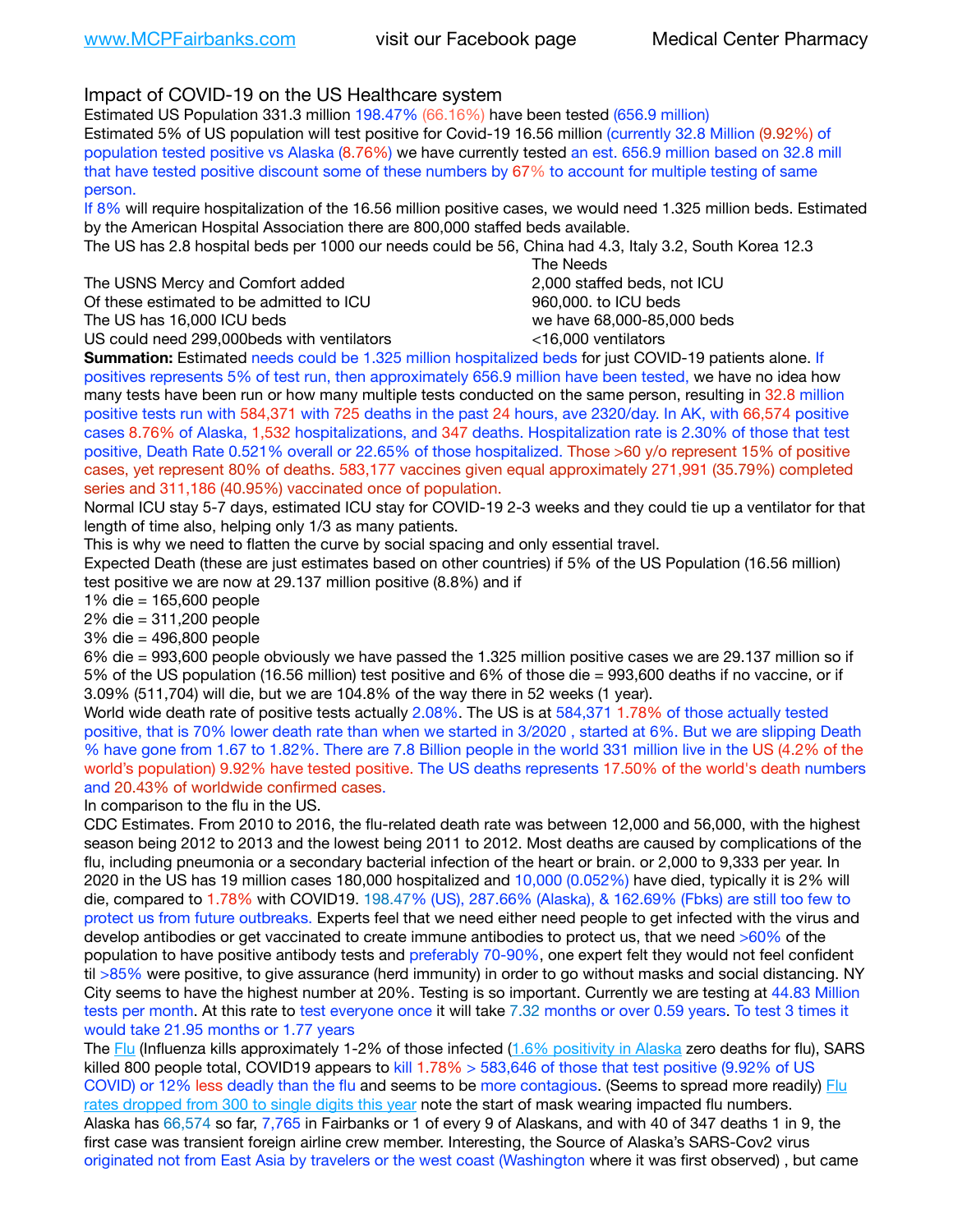from the east coast of the US, and they were inoculated first from Europe, accordingly from New York's Governor and CDC. Currently 36 Variants known, only 6 of major concern in the US. (Europe's (china's)) Primary, plus an Ohio variant (COH.20G/501Y), California, [UK](https://www.cdc.gov/coronavirus/2019-ncov/transmission/variant-cases.html) (B.1.1.7), (7) South African (1.351), and (2) Brazil (P.1), we have seen 5, Europe's (China) [variant,](https://www.webmd.com/lung/news/20210318/cdc-who-create-threat-levels-for-covid-variants?ecd=wnl_cvd_031921&ctr=wnl-cvd-031921&mb=kYbf7DsHb7YGjh/1RUkcAW0T6iorImAU1TDZh18RYs0=_Support_titleLink_2) California, Brazil, UK, South Africa, in Alaska so far, the last 3 in particular as they have a 50% increase in transmissibility vs 20% in the others over the China variant.

**Best practice protection** is good personal Hygiene do not touch eyes, nose, mouth, wash hands frequently for at least 20-30 seconds, before you touch your face, and observe personal spacing of 6-18 feet. Remove your shoes in your house, frequently clean surface areas, let the cleaner sit 15-20 sec before wiping off. **We are recommending to wear any kind of mask.**

Drug treatment is being researched, but as yet not been verified, only suggested. Best to isolate those sick and isolate those most susceptible (old and preconditioned with risk factors)

**Risk factors:** Cardiovascular disease (56.6%), Obesity (41.7%), Diabetes (33.8%), age >60, respiratory problems, especially smokers or those who vape, High Blood Pressure

If you have been exposed self isolate for 2-4 weeks

One episode in China, a man tested negative for 27 days before showing symptoms. So Isolation may want to be considered up to 4 weeks not just 10-14 days.

Italy 1 in 10 positive cases admitted to ICU due to Hypoxic failure requiring mechanical ventilation. In NY it was 1 in 7 that required hospitalization, of the 5700 hospitalized 2634 were discharged (79% (2081)) or added (21%(553)), 9 in 10 put on a ventilator died.

Public policy development and education is important. **How Long does Covid-19 stay on objects** Air (droplets in air, sneeze/cough) up to 3 hours

| Copper                           | 4 hrs    |                            |
|----------------------------------|----------|----------------------------|
| skin (SARS-COV2)                 | 9.04 hrs | (Influenza virus 1.82 Hrs) |
| droplets on skin (sneeze)        | 11 hours |                            |
| Cardboard (Amazon Box)           | 24 hrs   |                            |
| Plastic surfaces/Stainless Steel | 72 hours |                            |
|                                  |          |                            |



Later antibody testing tells us if you have been exposed and survived. But does not tells us if you have immunities to the virus. We will need to have both tests done in order

to open the community..

Days Since Onset of Symptom:

Viral Antigen and Viral RNA tells us you have the disease and can spread the disease and can or are currently sick. IgM (short term) and IgG (long term antibodies) tells us you have experienced the virus or had the vaccine, and got over it. You may be resistant if your [antibody levels](https://www.cdc.gov/coronavirus/2019-ncov/lab/resources/antibody-tests.html) are high enough. [Current](https://l.facebook.com/l.php?u=https://www.itv.com/news/2020-10-26/covid-19-antibody-levels-reduce-over-time-study-finds?fbclid=IwAR3Dapzh1qIH1EIOdUQI2y8THf7jfA4KBCaJz8Qg-8xe1YsrR4nsAHDIXSY&h=AT30nut8pkqp0heVuz5W2rT2WFFm-2Ab52BsJxZZCNlGsX58IpPkuVEPULbIUV_M16MAukx1Kwb657DPXxsgDN1rpOQ4gqBtQsmVYiWpnHPJo2RQsU6CPMd14lgLnQnFWxfVi6zvmw&__tn__=-UK-R&c%5B0%5D=AT1GaRAfR_nGAyqcn7TI1-PpvqOqEKXHnz6TDWvRStMnOSH7boQDvTiwTOc6VId9UES6LKiOmm2m88wKCoolkJyOFvakt2Z1Mw8toYWGGoWW23r0MNVBl7cYJXB_UOvGklNHaNnaNr1_S7NhT3BSykNOBg) [View of antibodies/immunity](https://www.livescience.com/antibodies.html)[.](https://www.itv.com/news/2020-10-26/covid-19-antibody-levels-reduce-over-time-study-finds) We have

Vaccination in Alaska by Age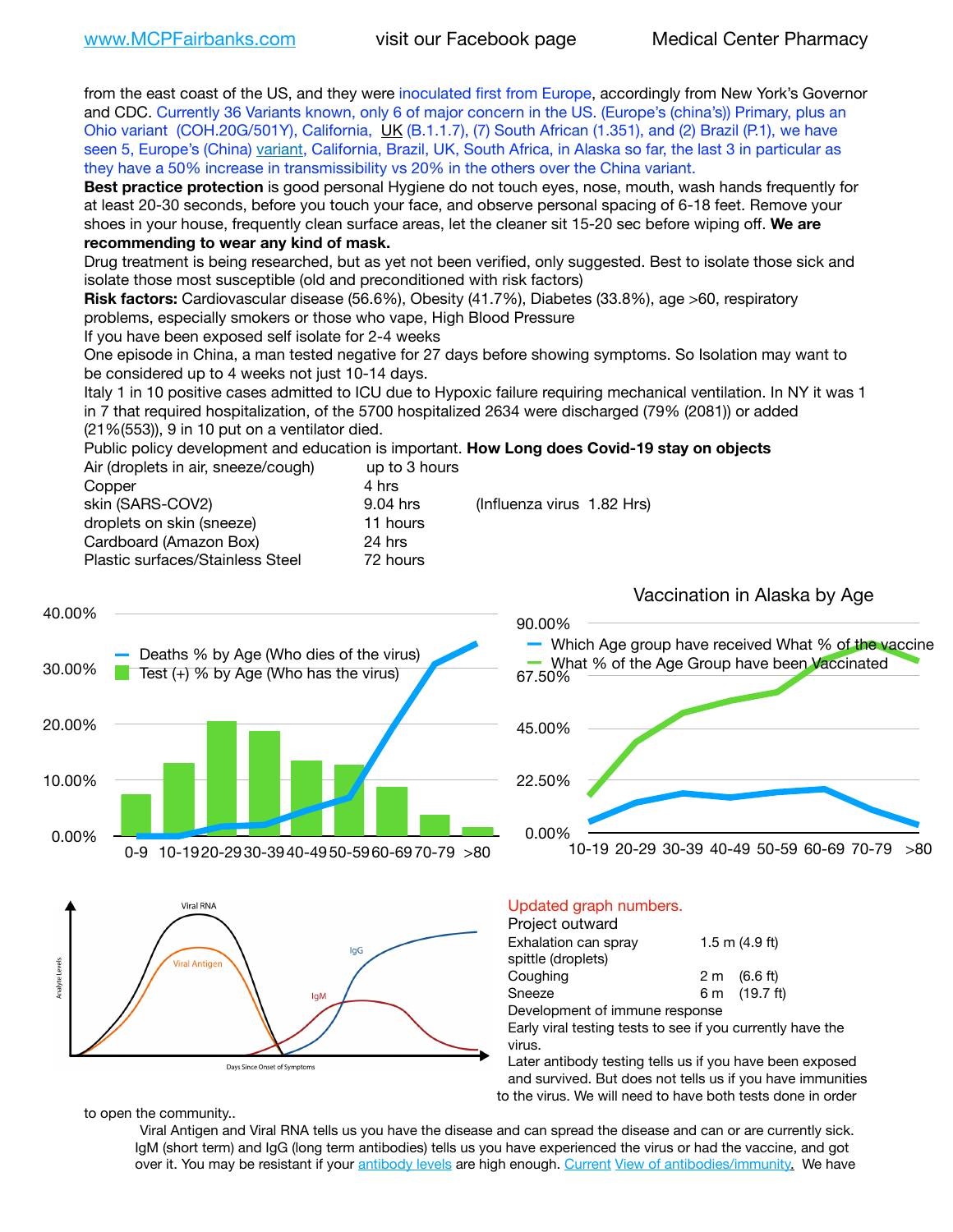tested currently 287.66% (95.89%) of the Alaskan population and over little over 198.3% (66.1%) of the US population, discount these numbers by 67% to reflect multiple testing of the same person. To be safe, we need at least 25% to see if we are making progress,  $60\%$  to [barely qualify](https://www.nature.com/articles/d41586-020-02948-4) to be safe, and  $70-90\%$  to be assured we will not see a second wave of sickness. Some experts will [not feel safe til we are at 85%.](https://www.bannerhealth.com/healthcareblog/teach-me/what-is-herd-immunity)

Three types of clinical laboratory COVID-19 or SARS-CoV-2 tests are being developed:

Molecular Gene sequencing (current method), Viral antigen (testing parts of the virus), Host antibody tests (serology). They detect the virus in different ways.

Mask & [Mask Usage:](https://www.nationalgeographic.com/history/2020/03/how-cities-flattened-curve-1918-spanish-flu-pandemic-coronavirus/) N95 filter out 95% of the particles in the air 3 microns in size or larger.

Mold sizes are about 10-12 microns in size. Bacteria are larger, so is dust

Gas molecules and viruses are smaller. PM2.5 are 2.5 microns in size.

**Viruses** can be 1 micron in size, 0.3 micron in size, or 0.1 microns in size, so they **will pass right through**. **We recommend wearing any mask, the mask may provide up to 5 times the protection** ver **wearing no mask at all**. It still **does not protect** the wearer from contracting the infection, it **can inhibit** the spreading, something is **better than nothing at all**.

**Remember there is a clean side ( the side towards you) and a dirty side,** the side to the contaminated air is dirty. If you are COVID positive then this is reversed. When handling the mask, do not touch the dirty side and then touch your face, Wash properly your hands first after touching the dirty side before touching your face. If you are infected the dirty side is the inside surface of the mask. Wash your homemade mask in hot water wash >133F (for at least 10 minutes) and rinse to sanitize with high heat >133F Plus and a weak bleach or peroxide (not Both) the mask. Daily if possible. If you are a

frontline health care provider with a homemade fabric mask 2 hours. Do not touch the dirty side. **Alcohol solutions** should be 60-80% alcohol **70%** is optimal. **Keep wet and rub 30 seconds**, or Happy Birthday song sung 3 times. **Hydrogen peroxide diluted to 2%** or 4 teaspoonful per quart of water (20ml per 946ml) Bleach the same ratio **Vinegar and ammonia are good cleaning agents, but not disinfectants**. **Do not mix** any of these agents together, toxic fumes can result. **Disinfectants, in order to be effective**, should remain on the applied surface, to be cleaned moist **(wet) for 30 seconds to 4 minutes** depending on material. Caution may dissolve glue or adhesives or bleach and discolor items, check with manufacturers. Do not let it get inside electronic devices. UV (10 minutes), [UV light](http://www.docreviews.me/best-uv-boxes-2020/?fbclid=IwAR3bvFtXB48OoBBSvYvTEnKuHNPbipxM6jUo82QUSw9wckxjC7wwRZWabGw) only kills where it can see.

| <b>Conflict</b>                                          | Combat<br><b>Death</b> | Past 24<br>hours |
|----------------------------------------------------------|------------------------|------------------|
| <b>Revolutionary War</b>                                 | 8,000                  |                  |
| <b>Civil War</b>                                         | 214,938                |                  |
| World War I                                              | 53,402                 |                  |
| <b>World War II</b>                                      | 291,557                |                  |
| <b>Korean Conflict</b>                                   | 33,686                 |                  |
| <b>Vietnam</b>                                           | 47,424                 |                  |
| <b>Gulf War</b>                                          | 149                    |                  |
| Afghanistan                                              | 1,833                  |                  |
| <b>Iraq</b>                                              | 3,836                  |                  |
| <b>1918 Flu</b>                                          | 675,000                |                  |
| 9/11 deaths                                              | 2,977                  |                  |
| <b>COVID19 deaths from</b><br>1/20/2020 to<br>05/13/2021 | 584,371                | 725              |

## **Myths**

Taking hot baths, using colloidal silver, eating garlic soup, gargling with bleach are not proven to be effective. We have already seen using chloroquine taking the wrong form in the wrong dose can be fatal, one death and one critically injured. (see Arizona couple after listening to the past-president)

**We have heard of all kinds of cures.** To date there is no curative or preventative treatments, only supportive therapy. At this point there is **no proof** that Quinine, zinc, Hydroxychloroquine, Chloroquine, or Vitamin C works. As they say wives-tale at best, irresponsible reporting most likely. We have seen no information that they work.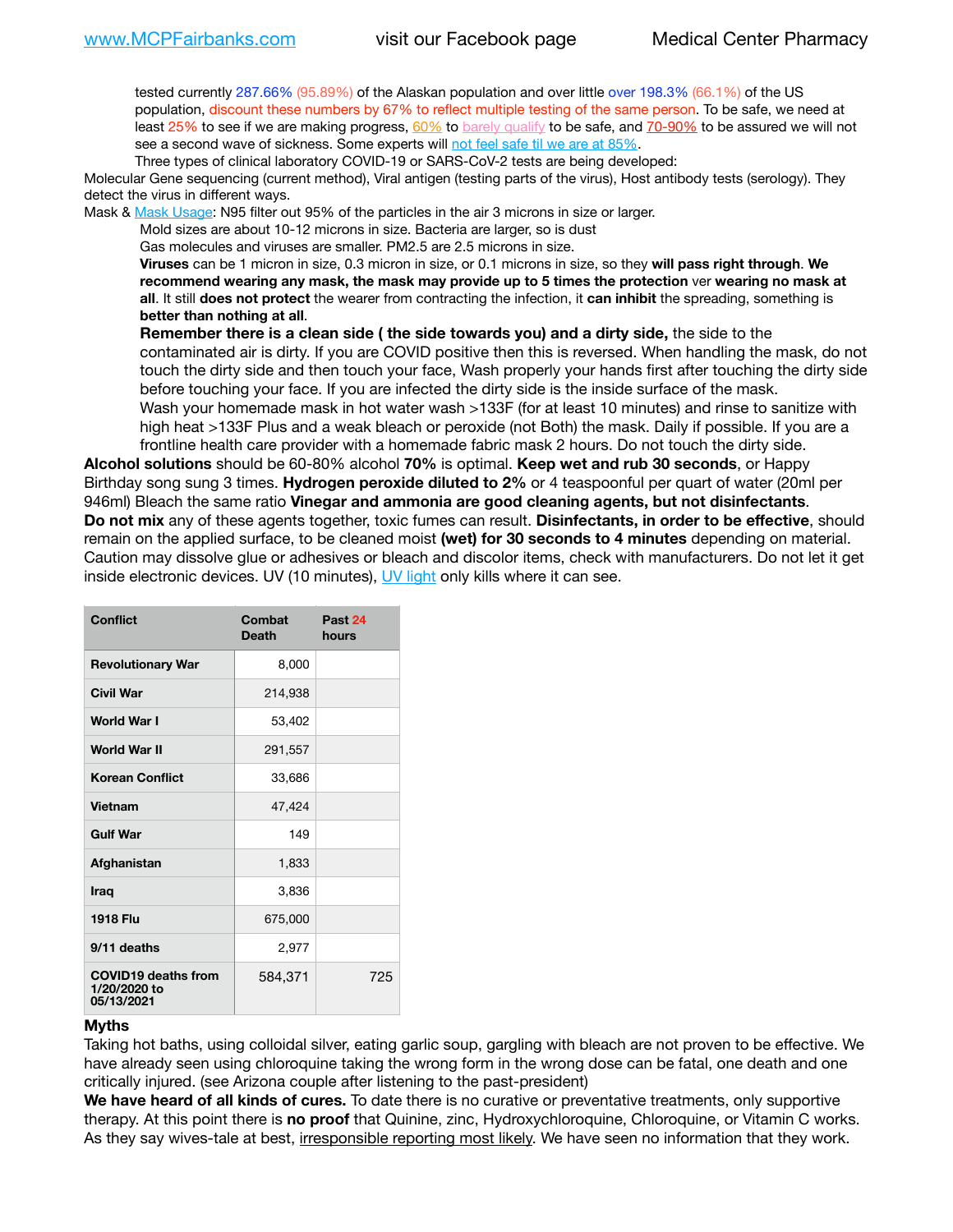There have been ineffective dosing issues, over-dosing issues, permanently killing the senses of smell or taste, inappropriate usage, cardiac arrhythmias, and death from the usage of these agents have been reported. The virus may die out with heat of summer, or cold weather, this is a myth, There are a couple of studies at show the virus can withstand 98F. We know the body tries to use up to 104F to potentiate our immune system, to kill viruses. Taking NSAID, Aspirin, Ach-Inhibitors, Arb's and you get the COVID-19 infection are not contraindicated and no clinical evidence that says you should stop any of these classes of medications. It would be misguided and ill advised if you did so, In other words, Unless your doctor makes changes, keep taking your medications unless told to do otherwise.

**Vaccine Myths and Fake information:** There are no microchips, tracking devices, fetus tissue, at all in the vaccines. Vaccines will not and can not change your DNA., It can not change the fertility of men or women. It seems to be safe to the fetus and pregnant women. You should continue to wear a mask til we get to Herd Immunity levels, but can remove masks if you are outdoors, but not at concerts where you are close together. You should still get vaccinated (complete series) even if you got COVID. If you have some of the co-morbidities, it is important that you do get vaccinated, the side effects of the vaccine will be milder and survivable than getting COVID.

As of 12/21/20, DHSS is aware of 11 reports regarding possible allergic reactions from Alaska's hospitals to CDC: Bartlett Regional Hospital (8), Providence Alaska (2) and Fairbanks Memorial Hospital (1). Two were identified as anaphylaxis and one of those resulted in hospitalization for ongoing monitoring. In the other three cases, symptoms were mild and not considered anaphylaxis. Symptoms have resolved in all cases and the United States

hospitalized patient has been discharged and is doing well. The CDC said there appears to be no obvious geographic clustering of these reactions, nor was a specific production lot involved. People who experience anaphylaxis after the first dose should not receive a second dose, according to CDC recommendations.

For being one of the first in that nation to start vaccinating, those <16y/o, we have slowed down vaccinations to where we are way behind. More people are getting sick more frequently. Soon we will have more deaths. Due to lack of vaccinations, Alaska has pushed itself into last place, in the nation, as to when we will reach "herd immunity". This is the date when we can safely remove our masks and other restrictions.



Check our website [www.MCPFairbanks.com](http://www.MCPFairbanks.com) for the 13 testing sites in the interior of Alaska.

Alaska is in Phase 2, Where everyone over the age of 16 years old qualify to receive the vaccination. The FDA has approved Pfizers vaccine to be given those 12y/o and older. Mederna is working on 6<br>months and older. Johnson and Johnson, has been reinstated, but I would caution not to give it to women 12-50 years old. Be sure to keep and save your proof of vaccination cards as you may need it for travel purpóses in the future.

Gao Fu, the director of the China Centers for Disease Control, admitted on 4/10/2021 that the country's vaccines don't exactly give Covid-19 a knockout blow. One study from Brazil found that the vaccine from the Chinese company Sinovac was 50.4% effective, compared to Pfizer's 97%. Fu said the government is looking for ways to boost effectiveness.

## Many Alaskans live with underlying health concerns

You can not change your age but you can affect change with other risk factors. Nov. 17, 2020 for more information check out **[Alaska DHSS Insights](http://dhss.alaska.gov/dph/Epi/id/Pages/COVID-19/blog/20201117.aspx)** 

Epidemiologists within the Section of Chronic Disease Prevention and Health Promotion analyzed reports from about 8,500 randomly-selected Alaska adults who participated in the annual [Behavioral Risk Factor Surveillance System \(BRFSS\)](http://dhss.alaska.gov/dph/Chronic/Pages/brfss/default.aspx) telephone survey between 2016 and 2018. About 67% of Alaska adults — two out of three — have at least one of the following ongoing health concerns that have been shown to increase chances for serious illness from COVID-19:

- 46% of Alaska adults are current or former smokers
- 32% have obesity BMI >30.0
- 8% have type 1 or type 2 diabetes
- 6% have chronic obstructive pulmonary disease (COPD)
- 5% have heart disease or have had a heart attack